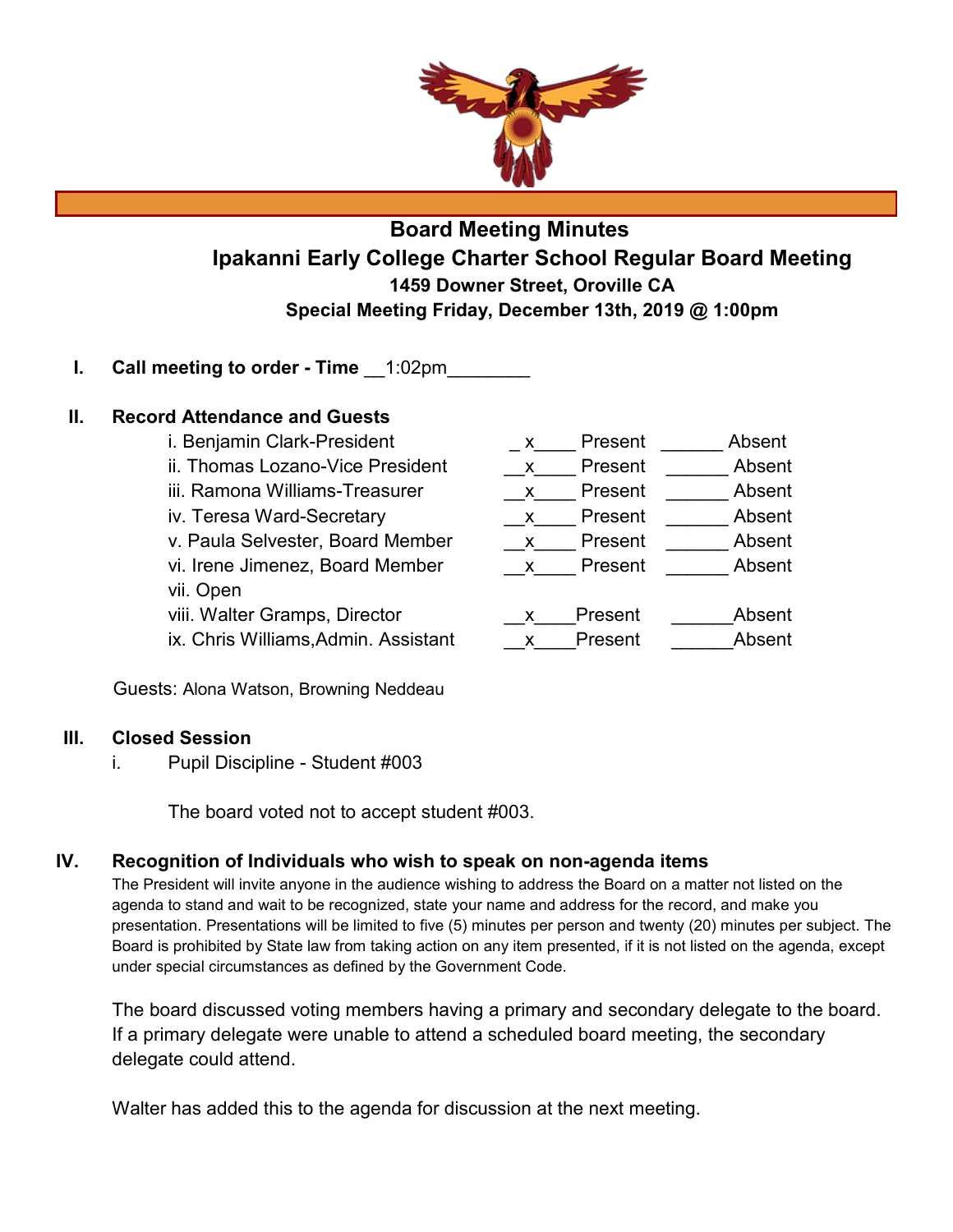Paula introduced Browning Neddeau, her CSUC colleague, who introduced himself to the board. The board welcomed Browning.

# **V. Recognition of Individuals who wish to speak on agenda items**

The President will invite anyone in the audience wishing to address the Board on a matter that is on the agenda to stand and wait to be recognized, state your name, and the item number of the agenda item on which you wish to speak. When that item comes up on the agenda you will be asked to stand, state your name and address for the record, and make your presentation. Under Government Code Section 54954.3, the time allotted for presentations will be limited.

# **VI. Consent Agenda**

The board agreed that the consent agenda structure can be confusing. The agenda will be structured one item at a time from now on.

# **i. Approval of September 9, 2019 Minutes**

Ramona made a motion to approve the minutes of September 9, 2019. Irene seconded the motion. Approval was unanimous. Ben abstained.

# **ii. Approval of September, October, and November Warrants**

Ramona would like to see the payroll ahead of each meeting. Board members were encouraged to bring electronic devices to each meeting.

Paula made a motion to accept the warrants as presented. Irene seconded the motion. Approval was unanimous. Ben abstained.

# **VII. Reports**

- iii. Financial Report
- iv. Board Comments

### **v. Director's Report**

Current enrollment is 72 students. Nineteen students who are members of tribes. Walter predicts that there will be 8 -10 new students next semester. A couple of juniors will be graduating early and will probably go to Butte College.

Walter described a recent break-in at the school. Several computers and a few guitars were stolen. The school already has new computers for the students. The school has a \$1000 deductible on its insurance policy. Custodians had not set the alarm the night of the burglary.

Laws with respect to teachers at charter schools are changing. Five years from now, if a teacher does not have a credential in the subject being taught, the teacher will not be allowed to teach at a charter school. Because Ipakanni uses the PEAK curriculum, there are online options for students.

The renewal of the charter will have to be rewritten and submitted to Oroville Elementary School District next year. Walter would like to see an emphasis on Native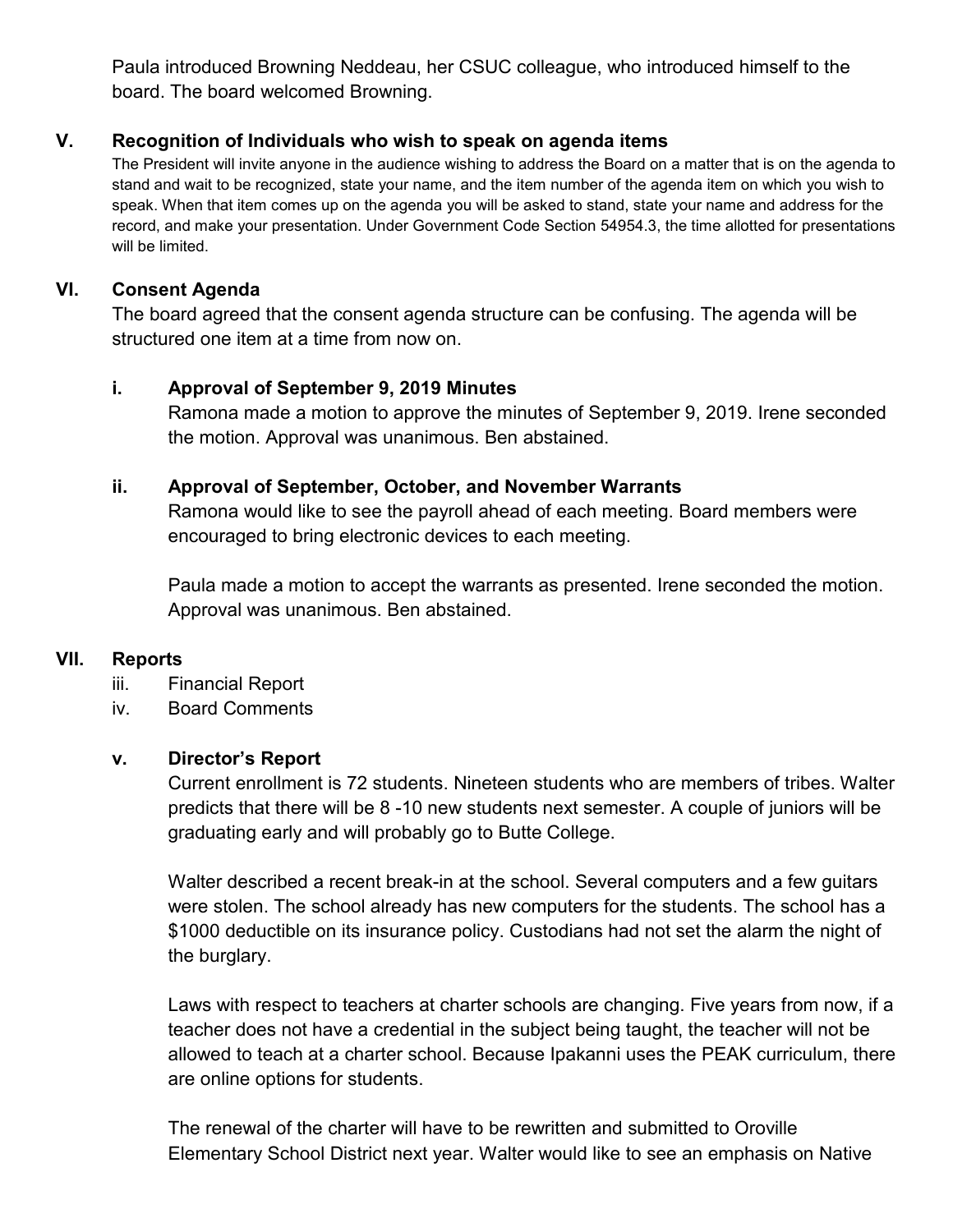American culture, and the tribes agree. There was discussion about ways to integrate Native American cultural practices.

Ben has located an attorney who specializes in Native American charter schools. It was discussed that the tribes might contribute toward paying for a retainer for the attorney.

It was discussed that the board meetings could be moved to Mooretown, and Walter will schedule the January meeting there. Paula suggested that there could be an annual "open house" for the board at Ipakanni, during which teachers, and possibly students, could make presentations.

# **vi. Dashboard Indicator Report**

This report needs to be submitted to the state. The report states that teachers are appropriately assigned and that the school is adhering to state standards. Ipakanni, because it is a small school, does not offer career pathways. It was suggested that Four Winds might provide cultural activities as an after-school program.

# **VIII. Discussion and Action Items**

# **i. J-13 for November 19, November 20, 2018**

Any time the school requests days off, the dates need to be approved by the state. The J-13 requires board signatures.

Paula moved that the board accept the dates presented in order that the report accurately reflect dates of school operation. Approval was unanimous. Ben abstained.

# **ii. First Interim Budget**

Ramona suggested there should be funds allocated to building maintenance.

Paula made a motion to accept the interim budget, with the intention to amend the budget to include a facilities maintenance category. Ramona seconded the motion. Approval was unanimous. Ben abstained.

### **iii. Certificated Employees**

a. David Eldridge, Math (.5FTE), Step II, Effective 7-1-19 Paula made a motion to accept the employment of this teacher for next semester. Approval was unanimous. Ben abstained.

### **iv. Classified Employees**

a. Resignation of Maida Smith, Effective 12-20-19